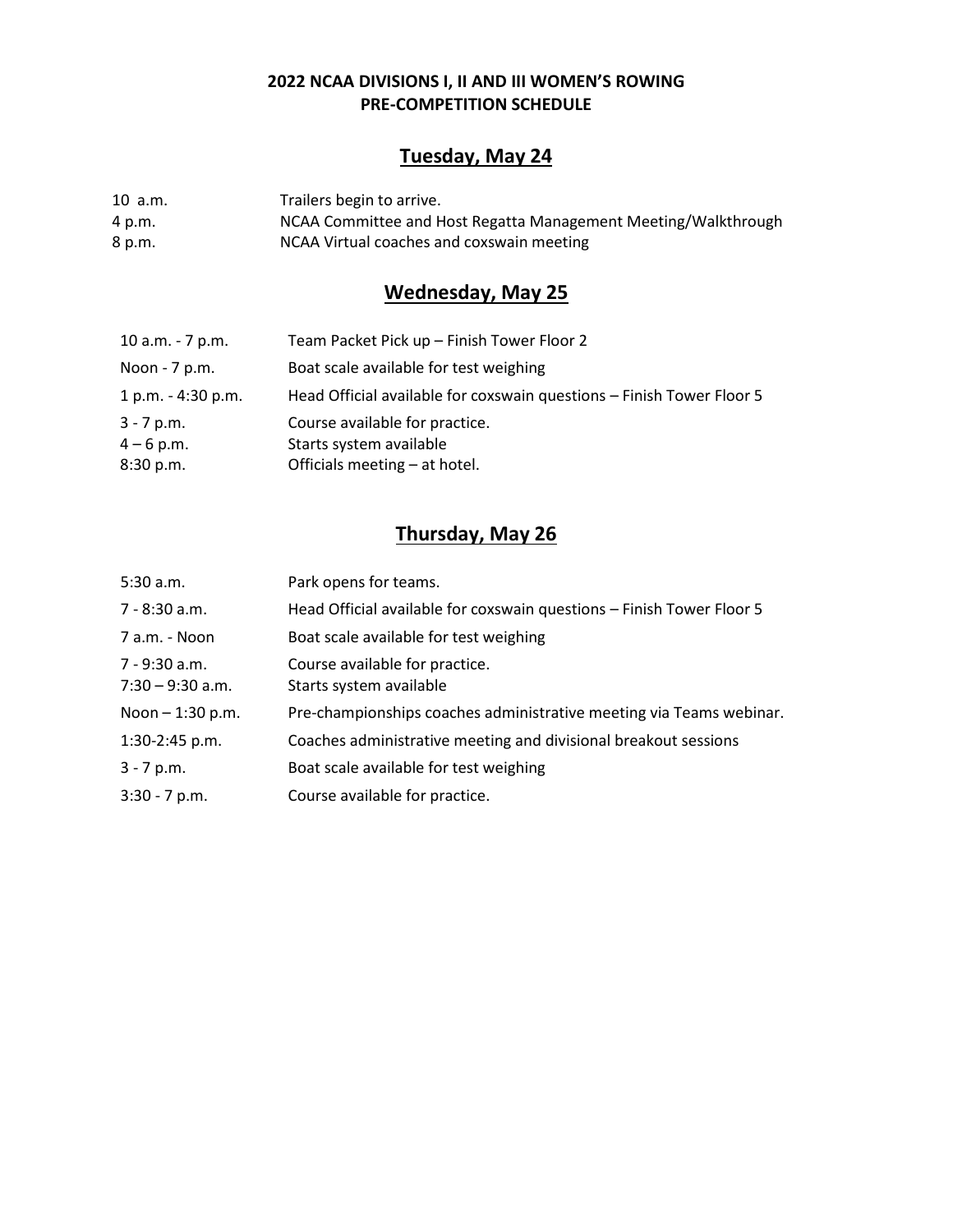## **2022 NCAA DIVISIONS I, II AND III WOMEN'S ROWING COMPETITION SCHEDULE**

# **Friday, May 27**

| Time            | Division             | Event                                      |
|-----------------|----------------------|--------------------------------------------|
| 5:30 a.m.       | <b>All Divisions</b> | Park opens for teams                       |
| $6:12-11$ a.m.  | <b>All Divisions</b> | Coxswain weigh-in available                |
| 6:30-7:30 a.m.  | <b>All Divisions</b> | Course open for practice                   |
| *7 a.m.         | <b>All Divisions</b> | Latest teams can launch for practice       |
| $7:12$ a.m.     | <b>All Divisions</b> | Course open for race warm-up               |
| 8:12 a.m.       | Division III         | II Eights Heat 1                           |
| 8:24a.m.        | Division III         | II Eights Heat 2                           |
| 8:36 a.m.       | Division III         | I Eights Heat 1                            |
| 8:48 a.m.       | Division III         | I Eights Heat 2                            |
| 9 a.m.          | Division I           | I Eights Heat 1                            |
| $9:12$ a.m.     | Division I           | I Eights Heat 2                            |
| $9:24$ a.m.     | Division I           | I Eights Heat 3                            |
| 9:36 a.m.       | Division I           | I Eights Heat 4                            |
| 9:48 a.m.       | Division I           | II Eights Heat 1                           |
| 10 a.m.         | Division I           | II Eights Heat 2                           |
| 10:12 a.m.      | Division I           | II Eights Heat 3                           |
| $10:24$ a.m.    | Division I           | II Eights Heat 4                           |
| 10:36 a.m.      | Division I           | Fours Heat 1                               |
| 10:48 a.m.      | Division I           | Fours Heat 2                               |
| 11 a.m.         | Division I           | Fours Heat 3                               |
| $11:12$ a.m.    | Division I           | Fours Heat 4                               |
| $11:24$ a.m.    | Division II          | Eights Heat 1                              |
| 11:36 a.m.      | Division II          | Eights Heat 2                              |
| 11:48 a.m.      | Division II          | Fours Heat 1                               |
| Noon            | Division II          | Fours Heat 2                               |
| 12:30 p.m.      | <b>All Divisions</b> | <b>Committee Meeting</b>                   |
|                 |                      | (each division will meet separately)       |
| 12:45 p.m.      | <b>All Divisions</b> | Regatta Director/Committee Chairs' Meeting |
| 2:48 p.m.       | <b>All Divisions</b> | Course open for race warm-up               |
| 3:48 p.m.       | <b>Division III</b>  | II Eights Repechage                        |
| 4 p.m.          | Division III         | I Eights Repechage                         |
| 4:12 p.m.       | Division I           | I Eights Repechage 1                       |
| 4:24 p.m.       | Division I           | I Eights Repechage 2                       |
| $4:36$ p.m.     | Division I           | Il Eights Repechage 1                      |
| 4:48 p.m.       | Division I           | Il Eights Repechage 2                      |
| 5 p.m.          | Division I           | Fours Repechage 1                          |
| 5:12 p.m.       | Division I           | Fours Repechage 2                          |
| 5:24 p.m.       | Division II          | Eights Repechage                           |
| 5:36 p.m.       | Division II          | <b>Fours Repechage</b>                     |
| $5:30 - 7$ p.m. | <b>All Divisions</b> | Course open for practice                   |
|                 |                      | (or immediately following the final race)  |
| 5:30 p.m.       | <b>All Divisions</b> | <b>Committee Meeting</b>                   |
|                 |                      | (each division meets separately)           |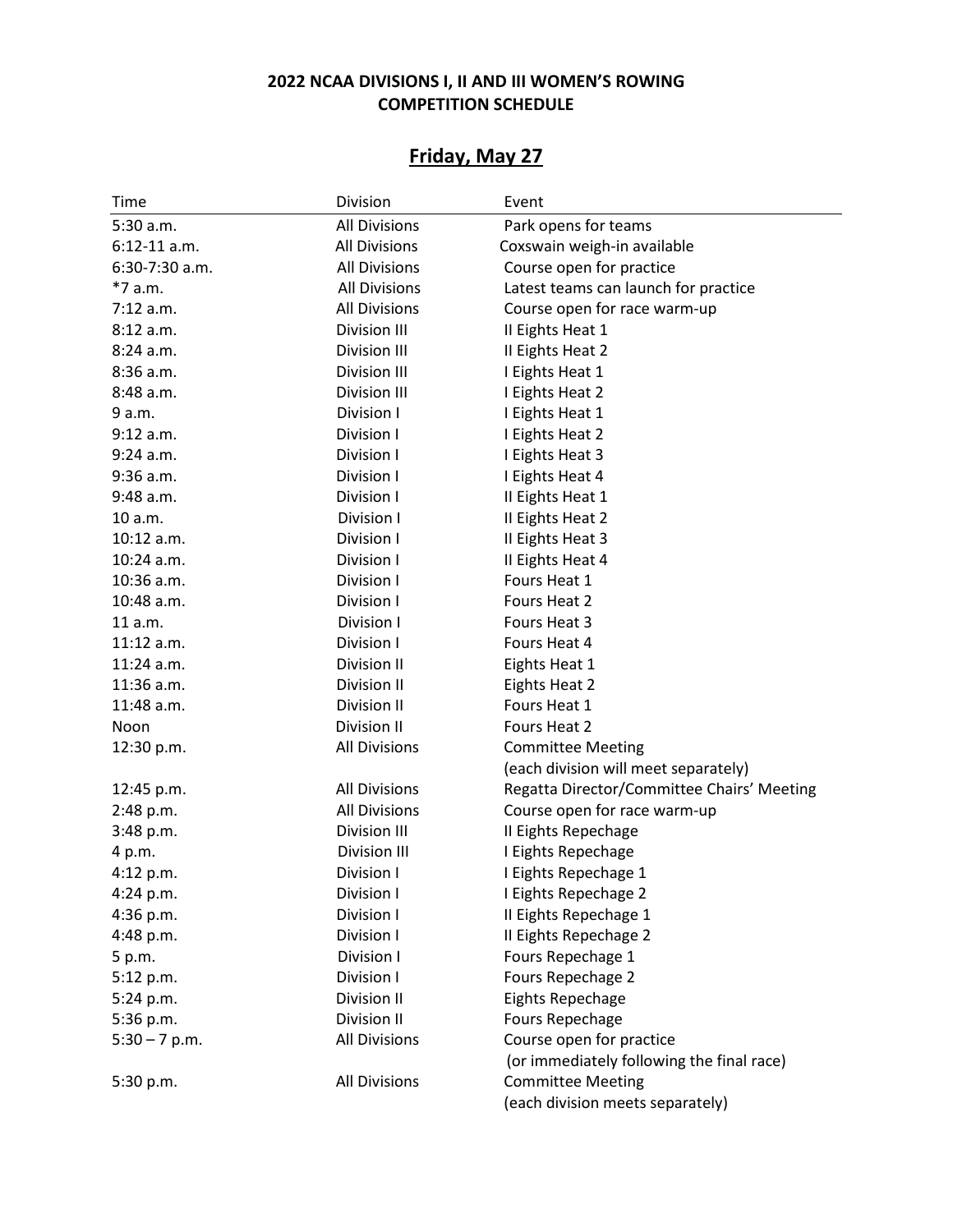| 6 p.m. |            |
|--------|------------|
|        | *6:30 p.m. |

All Divisions Regatta Director/ Committee Chairs' Meeting All Divisions Latest teams can launch for practice

#### **2022 NCAA DIVISIONS I, II AND III WOMEN'S ROWING COMPETITION SCHEDULE**

## **Saturday, May 28**

| Time                | Division             | Event                                     |
|---------------------|----------------------|-------------------------------------------|
| 5:30 a.m.           | <b>All Divisions</b> | Park open for teams                       |
| $6:12 - 10:36$ a.m. | <b>All Divisions</b> | Coxswain weigh-in available               |
| $6:30-7:30$ a.m.    | <b>All Divisions</b> | Course open for practice                  |
| $*7$ a.m.           | <b>All Divisions</b> | Latest teams can launch for practice      |
| 7:12 a.m.           | <b>All Divisions</b> | Course open for race warm-up              |
| 8:12 a.m.           | Division I           | I Eights C/D Semifinals                   |
| 8:24a.m.            | Division I           | I Eights C/D Semifinals                   |
| 8:36 a.m.           | Division I           | I Eights A/B Semifinals                   |
| 8:48 a.m.           | Division I           | I Eights A/B Semifinals                   |
| 9 a.m.              | Division I           | Il Eights C/D Semifinals                  |
| 9:12 a.m.           | Division I           | Il Eights C/D Semifinals                  |
| $9:24$ a.m.         | Division I           | Il Eights A/B Semifinals                  |
| 9:36 a.m.           | Division I           | Il Eights A/B Semifinals                  |
| 9:48 a.m.           | Division I           | Fours C/D Semifinals                      |
| 10 a.m.             | Division I           | Fours C/D Semifinals                      |
| $10:12$ a.m.        | Division I           | Fours A/B Semifinals                      |
| $10:24$ a.m.        | Division I           | Fours A/B Semifinals                      |
| $10:36$ a.m.        | Division III         | Il Eights Petite Final                    |
| 10:48 a.m.          | <b>Division III</b>  | II Eights Grand Final                     |
| 11 a.m.             | Division II          | Fours Petite Final (places 5-6)           |
| $11:12$ a.m.        | Division II          | Fours Grand Final (places 1-4)            |
| $11:24$ a.m.        | Division III         | I Eights Petite Final (places 7-8)        |
| 11:36 a.m.          | <b>Division III</b>  | I Eights Grand Final (places 1-6)         |
| 11:48 a.m.          | Division II          | II Eights Petite Final (places 5-6)       |
| Noon                | Division II          | II Eights Grand Final (places 1-4)        |
| 12:45 p.m.          | Division III         | **Awards Ceremony                         |
| 1 p.m.              | Division II          | ** Awards Ceremony                        |
| 1:30 p.m.           | Division I           | <b>Committee Meeting</b>                  |
| 2 p.m.              | Division I           | Regatta Director/ Committee Chair Meeting |
| 3-5 p.m.            | Division I           | Course open for practice                  |
| *4:30 p.m.          | Division I           | Latest teams can launch for practice      |

*\*\*Division II/III Awards will start approximately 40 minutes following the last race of the day.*